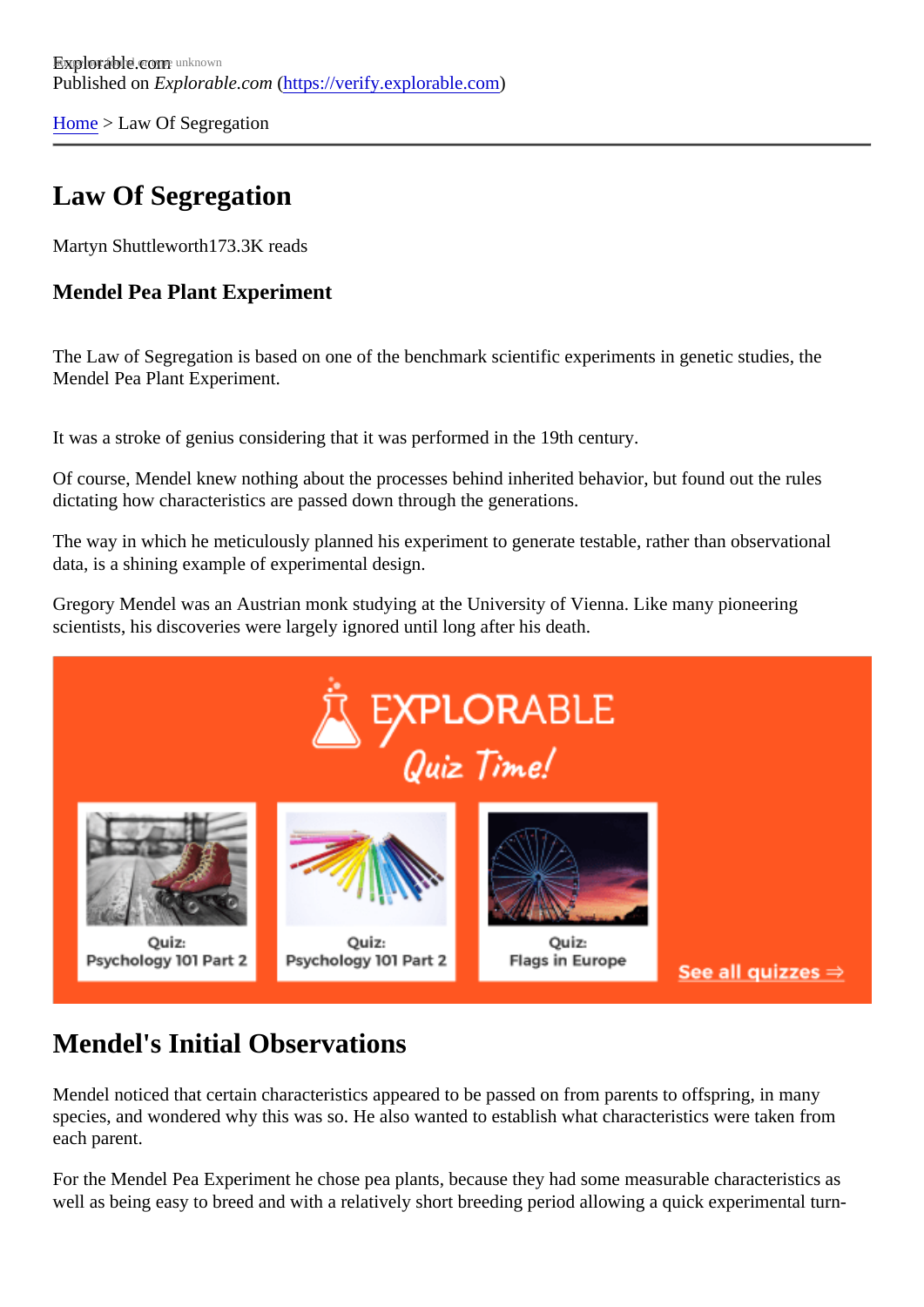around.

He measured seven of these characteristics, including seed-shape, seed color, pod-color and pod-shape, occurring in two distinctive forms.

### Method

To [conduct the experime](https://verify.explorable.com/conducting-an-experiment)nt], he cross pollinated the selected pea plants by removing the anthers from one flower, to prevent self-fertilization, and dusting pollen from another plant onto the flower.

Initially, he cross-fertilized plants with the same characteristics to ensure that the plants were true-breedin giving a good baseline for the research.

The next stage was to cross-pollinate plants with different characteristics, such as one with green seed po to one with yellow seed pods.

These initial plants are called the P (Parental) generation. The resulting offspring, the F1 (Filial generation) were then self pollinated to produce the F2 generation. This self-fertilization continued until the traits were established for many generations.

# Mendel's Law of Segregation

In the case of pod color, the Mendel Pea Experiment showed that a cross between a green pod plant and yellow pod plant produced only green pod plants for the F1 generation. It appeared that the yellow pod characteristic had disappeared.

However, the F2 generation threw up a surprising result; the yellow pod variant appeared in a quarter of th generation.

Clearly, some thing strange was going on and, in an inspired piece of thinking, Mendel came up with his 'Law of Segregation'.

- 1. There are alternative forms of genes, the units determining heritable characteristics. This is now known as anallele
- 2. An organism inherits one allele from each parent. The F1 generation inherited one green and one yellow pod allele from the parental generation.
- 3. A sperm or egg carries only one allele for each characteristic which pair upon fertilization.
- 4. When the alleles are different, one is fully expressed and the other is masked, now known as domina and recessive genes.

The Mendel Pea Experiment and the discovery of the Law of Segregation has shaped the way that genetic research has developed and it has been shown that this law applies to all sexually reproducing organisms.

# Modern Terminology

Modern geneticists always express genes as letters and numbers, with a dominant gene being a capital le a recessive gene a lowercase letter.

For example, the Green pod gene is 'G', the yellow gene 'g'.

# Discussion - What is Happening